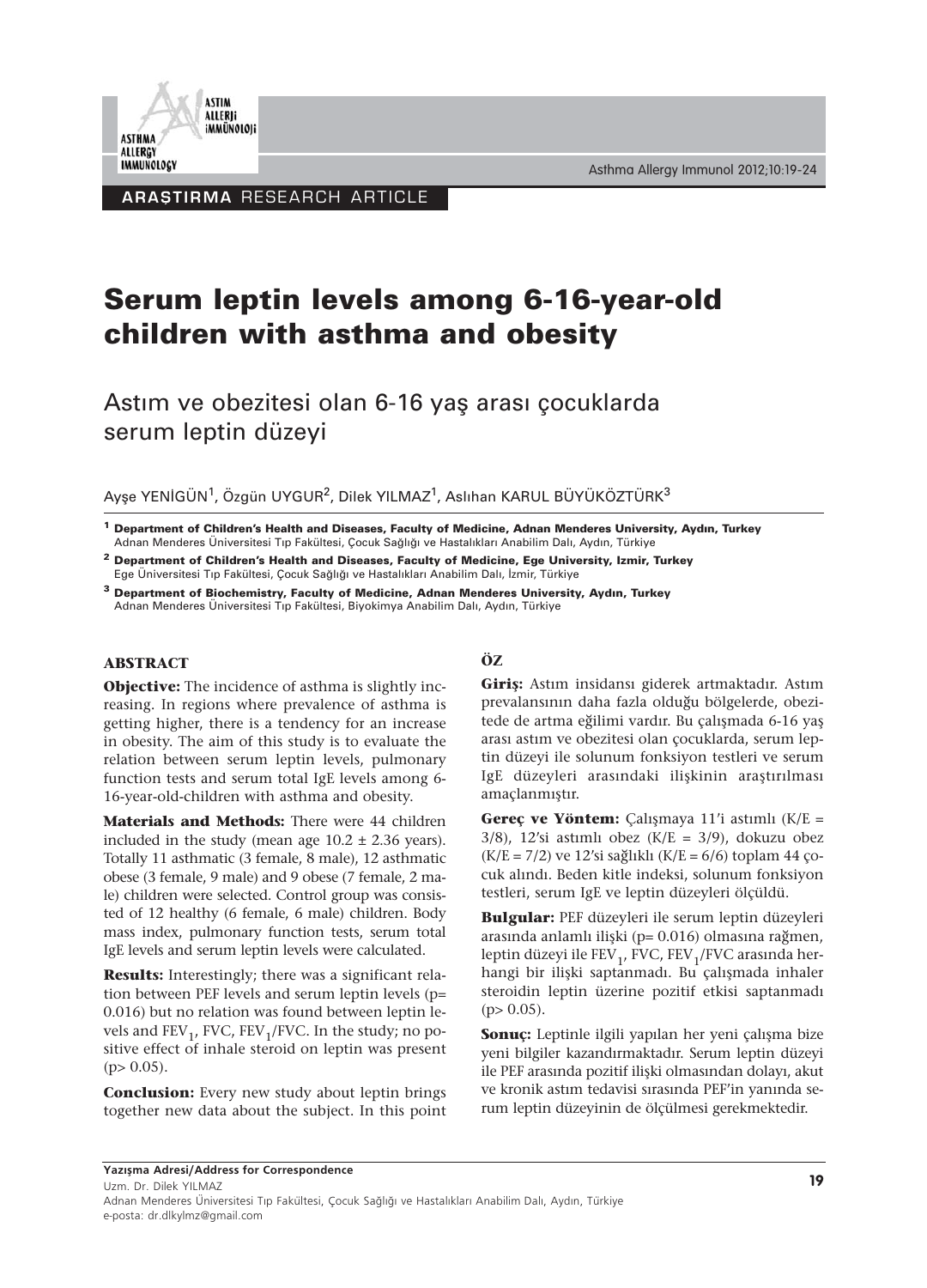of view because of the positive relation between PEF and serum leptin levels, it would be necessary to measure serum leptin level beside PEF in acute and chronic asthma therapy.

*(Asthma Allergy Immunol 2012;10:19-24)* **Key words:** Leptin, asthma, obesity, children

Received: 05/01/2012 • Accepted: 15/02/2012

## INTRODUCTION

The prevalence of asthma is continuously increasing through the world<sup>[1]</sup>. In regions where prevalence is getting higher, there is a tendency for an increase in obesity. A positive association has been reported between asthma symptoms and obesity<sup>[2,3]</sup>. Studies show that body mass index (BMI) has a relation with the clinic of asthma<sup>[3,4]</sup>. Leptin is a proteohormone produced by adiposities and it is thought to act through specific receptors in hypothalamus. Leptin receptors also exist in human lung tissue and have a proliferative effect on cell proliferation. Although asthma and obesity appears because of inflammation and leptin affects asthma through macrophages, TNF-α, IL-6 and IL-12; still very little is known about the role of leptin on asthma<sup>[5]</sup>. From another point of view, asthmatic children becomes obese children especially because of the parents' over reactivity to physical activities.

On the other hand, during the past years, the factors leading to asthmatic response are evaluated. The effect of parental smoking, birth weight, birth types (especially the role of cesarean section plays a role in asthma) and parental atopy are investigated for the development of asthma and obesity.

In this study, serum leptin levels were determined in randomly selected asthmatic, obese, obese asthmatic and healthy children in the same age group. Besides prenatal and antenatal history, risk factors, success of treatment, laboratory findings were compared.

### MATERIALS and METHODS

This study was performed at the outpatient clinic of department of pediatric allergy. Totally *(Asthma Allergy Immunol 2012;10:19-24)*

**Anahtar kelimeler:** Leptin, astım, obezite, çocuklar

Geliş Tarihi: 05/01/2012 • Kabul Ediliş Tarihi: 15/02/2012

44 children were included in the study (mean age  $10.2 \pm 2.36$  years). Eleven asthmatic (female/male = 3/8), 12 asthmatic obese (female/ma $le = 3/9$ , nine obese (female/male =  $7/2$ ) and 12 healthy (female/male =  $6/6$ ) children were selected. Informed consent was previously obtained from all the children's parents.

Asthmatic and asthmatic obese children were selected randomizingly from our outpatient clinic of department of pediatric allergy. These children were previously diagnosed as asthma according to the Global Strategy for Asthma Management and Prevention Classification<sup>[6]</sup>. To these children, skin prick tests were performed previously using a panel of common allergens (Stallergenes, Paris, France). Children with a history of an attack requiring systemic corticosteroid treatment during the six months were excluded from the study. The only obese children and the control group were selected from the children who referred to our general pediatrics outpatient clinic for detailed investigation with no history of wheezing or any recurrent airway disease.

Standing height was measured using a portable direct reading stadiometer in the outpatient clinic. Weight was measured in children without coats and shoes using a calibrated electronic scale. BMI was calculated as weight in kilograms divided by the square of height in meters  $\frac{\text{kg}}{m^2}$ . To assess the effect of puberty on leptin levels, the children were grouped according to their pubertal development stage.

Blood samples were obtained in the morning by standard venopuncture technique. After clotting the samples at 4°C, the serum was separated by centrifugation and stored at -70°C until assay.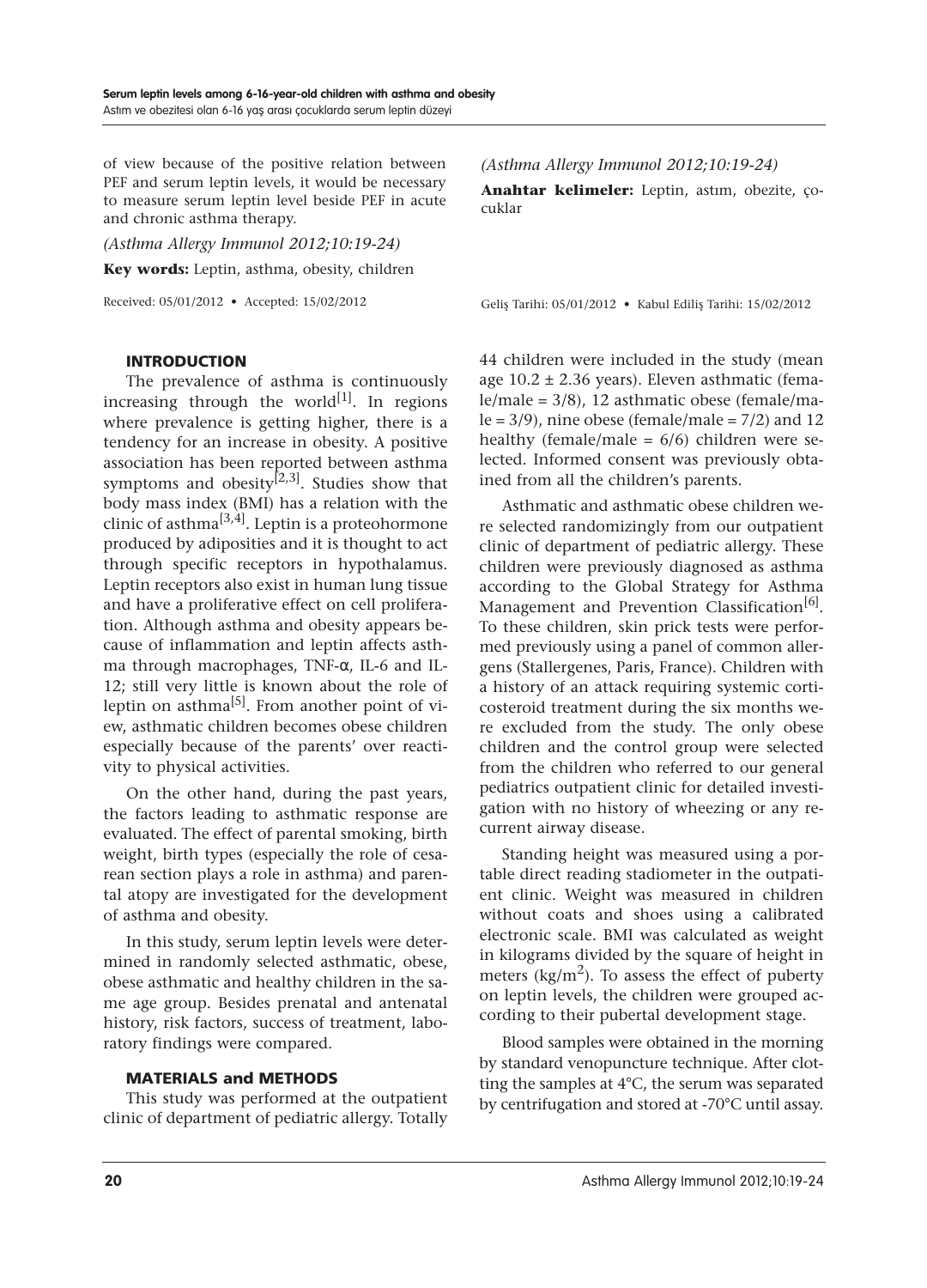Fasting serum leptin concentration were measured with Biosource Leptin EASIA kit (Cat. No: KAP2281; Biosource Europe S.A.; Nivelles, Belgium) which is a solid phase enzyme amplified sensitivity immunoassay (EASIA) on microtiter plate. The assay uses monoclonal antibodies agains distinct epitopes of human leptin $[7]$ . Also leptin shows a significant diurnal variation and reaches peak levels during the night. In this study, to avoid this variation, blood samples were collected from each individual child in the morning hours before lunch. Pulmonary function tests were performed using spirometry. Minato auto spiropal was used for spirometric measurements. Some of the children were not able to cooperate the spirometry because of the profile of the age group. By the spirometry, besides PEF,  $FEV_1$ , FVC and  $FEV_1/FVC$  levels were determined.

Serum total IgE levels were determined in the microbiology department using immunoblot technique. Birth delivery, breast feeding, family history about atopy, passive smoking and other factors related with asthma and obesity were questionned.

In this study, the results were presented as means ± SD. Paired Student's t test were used for comparison of the data and Mann Whitney-U test for comparison of the data for the groups. Values of p< 0.05 were considered significant. Statistical analysis was performed with the SPSS software, version 10.0 for Windows.

#### RESULTS

Totally 44 children participitated in the study and the mean age was  $10.2 \pm 2.36$  years. The clinical characteristics of these patients are summarized in Table 1. Although BMI scores of the obese children were significantly higher (p< 0.001) than the control and the only asthmatic patients, also the mean age of the obese children were significantly higher from non-obese children (p= 0.029). Interestingly, asthmatic obese patients' birth weight was significantly lower than the other three groups  $(p= 0.04)$  and although this group had a lower breast feeding time, no significant difference was found between the four groups  $(p> 0.05)$ . Passive smoking ratio was higher in the control group and the asthmatic obese group, but no significant difference was detected between the groups.

In our study, among all the patients, no association was found between BMI, serum leptin and IgE levels. When the leptin levels were analyzed in obese and non-obese groups, leptin levels were considerably higher in obese (13 ± 9.36 ng/mL) children than non-obese  $(3.79 \pm$ 2.89 ng/mL) children (p< 0.001) as expected. There were no significant difference between asthmatic and non-asthmatic patients' serum leptin levels (p= 0.83). When the obese and non-obese children in the asthmatic group were compared, significantly higher BMI scores, PEF and serum leptin levels were determined (p= 0.000, p= 0.04, p= 0.007, respectively), but

| Table 1. Clinical characteristics of the children |                              |                                    |                         |                     |           |  |  |  |  |
|---------------------------------------------------|------------------------------|------------------------------------|-------------------------|---------------------|-----------|--|--|--|--|
| <b>Characteristics</b>                            | <b>Asthmatic</b><br>$(n=11)$ | <b>Asthmatic obese</b><br>$(n=12)$ | <b>Obese</b><br>$(n=9)$ | Control<br>$(n=12)$ | p         |  |  |  |  |
| Age (year) (mean $\pm$ SD)                        | $9.45 \pm 2.06$              | $10.33 \pm 2.42$                   | $11.78 \pm 1.92$        | $9.58 \pm 2.54$     |           |  |  |  |  |
| Gender (male/female)                              | 8/3                          | 9/3                                | 2/7                     | 6/6                 |           |  |  |  |  |
| Body mass index (kg/m <sup>2</sup> $\pm$ SD)      | $18.36 \pm 3.39$             | $25.28 \pm 2.60$                   | $26.67 \pm 3.42$        | $19.21 \pm 2.72$    | 0.001     |  |  |  |  |
| Birth weight $(q \pm SD)$                         | $3500 \pm 479$               | $2766 \pm 1336$                    | $3066 \pm 1263$         | $3505 \pm 525$      | 0.04      |  |  |  |  |
| Breast feeding (months $\pm$ SD)                  | $11.77 \pm 8.83$             | $8.83 \pm 7.84$                    | $10.56 \pm 7.42$        | $13.25 \pm 14.07$   | <b>NS</b> |  |  |  |  |
| Passive smoking (%)                               | 36.4                         | 58.3                               | 44.4                    | 58.3                | <b>NS</b> |  |  |  |  |
| Familial atopy (%)                                | 100                          | 50                                 | 55.6                    | 16.6                |           |  |  |  |  |
| SD: Standard deviation, NS: Not significant.      |                              |                                    |                         |                     |           |  |  |  |  |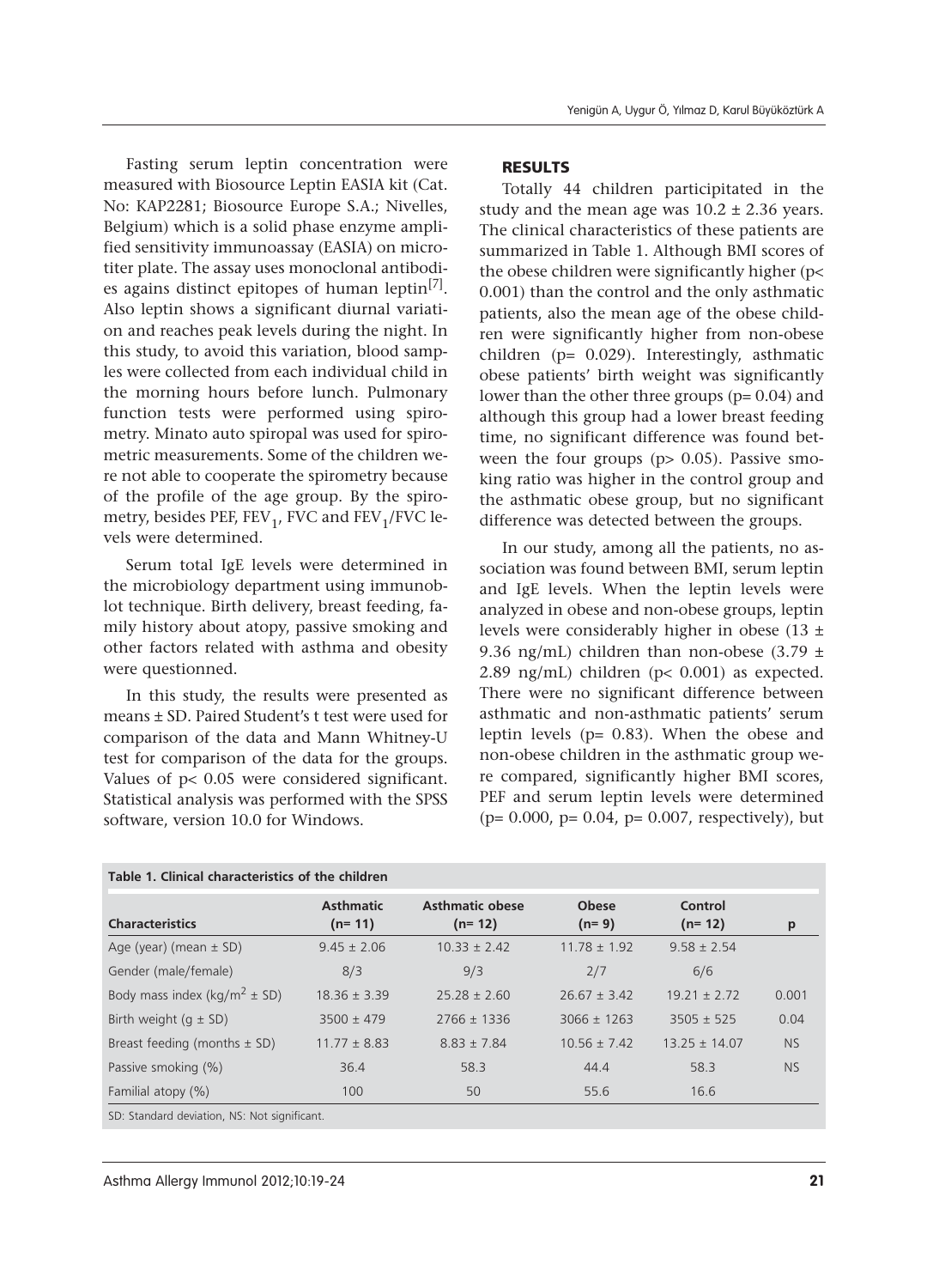no statistically significant difference was found in IgE levels. Leptin levels are shown as a diagram in Figure 1. The leptin levels were also grouped for puberty. Prepubertal and pubertal patients' mean serum leptin levels were found 5.1 (0.7-38.18) and 11.94 (1.12-26.20) ng/mL, respectively.When the leptin levels were grouped according to gender, the mean serum leptin level was 6.37 (1.78-28.15) ng/mL in girls and 5.2  $(0.7-38.18)$  ng/mL in boys (p $> 0.05$ ). No significant sex difference was detected in leptin levels of both asthmatic and obese groups. The total laboratory results are summarized in Table 2.

Among the four groups, significantly higher IgE levels were detected in asthmatic obese patients (p= 0.009). The IgE levels of asthmatic children were also significantly higher than the



**Figure 1. Serum leptin levels.**

**Table 2. Laboratory results of the patients**

control group and only obese group (p= 0.02). Spirometric tests were performed to all the patients and PEF values were significantly lower only in asthmatic patients ( $p= 0.004$ ). When the  $FEV_1$  and  $FEV_1/FVC$  values were analyzed, no significant difference was found between the groups.

Also among the four groups, possible relation was investigated between leptin levels and IgE levels. No significant relation was found between the groups. Also no significant difference was determined between serum leptin levels and breast-feeding, birth weight, passive smoking, need of corticosteroid treatment and bronchial hyperreactivity. Need of treatment was not effective in the leptin levels among the patients in four groups ( $p= 0.96$ ).

## **DISCUSSION**

The increasing prevalence of asthma with increasing BMI, together with the increase in risk of developing asthma with weight gain is suggestive for the causality of asthma-obesity relationship<sup>[8]</sup>. There are many suggestions to enlighten the relationship. Mechanical effects of obesity have important side effects on lung function. Because of that, weight reduction is a therapeutic goal in the management of asthma with obesity.

Childhood obesity has become a major problem in the last decades<sup>[9]</sup>. Parallel to this

| rapic Er Eaboratory resents or the patients |                              |                                    |                         |                     |           |  |  |  |
|---------------------------------------------|------------------------------|------------------------------------|-------------------------|---------------------|-----------|--|--|--|
| Laboratory<br>results                       | <b>Asthmatic</b><br>$(n=11)$ | <b>Asthmatic obese</b><br>$(n=12)$ | <b>Obese</b><br>$(n=9)$ | Control<br>$(n=12)$ | p         |  |  |  |
| $lgE$ (IU/L)                                | $378.05 \pm 413.66$          | $908.15 \pm 1206.72$               | $143.09 \pm 221.45$     | $144.23 \pm 143.16$ | $0.009*$  |  |  |  |
| <b>PEF</b>                                  | $294.55 \pm 51.26$           | $379.58 \pm 118.92$                | $368.89 \pm 39.90$      | $330.42 \pm 41.20$  | $0.004*$  |  |  |  |
| PIF                                         | $80.91 \pm 25.28$            | $96.25 \pm 37.73$                  | $86.67 \pm 19.53$       | $71.25 \pm 31.92$   |           |  |  |  |
| FEV <sub>1</sub> predicted (%)              | $1.49 \pm 0.32$              | $1.92 \pm 0.89$                    | $1.63 \pm 0.97$         | $1.62 \pm 0.53$     | <b>NS</b> |  |  |  |
| FVC predicted (%)                           | $1.77 \pm 0.51$              | $2.29 \pm 1.10$                    | $1.98 \pm 1.20$         | $1.89 \pm 0.63$     | <b>NS</b> |  |  |  |
| $FEV_1/FVC$ (%)                             | $85.72 \pm 7.39$             | $77.42 \pm 25.55$                  | $65.23 \pm 38.00$       | $78.67 \pm 25.93$   |           |  |  |  |
| Leptin (ng/mL)                              | $3.29 \pm 2.58$              | $12.05 \pm 9.44$                   | $14.27 \pm 9.67$        | $4.25 \pm 3.19$     | 0.001     |  |  |  |
| * Among the four groups                     |                              |                                    |                         |                     |           |  |  |  |

\* Among the four groups.

\*\* Between obese and non-obese group.

PEF: Peak ekspiratory flow, NS: Not significant.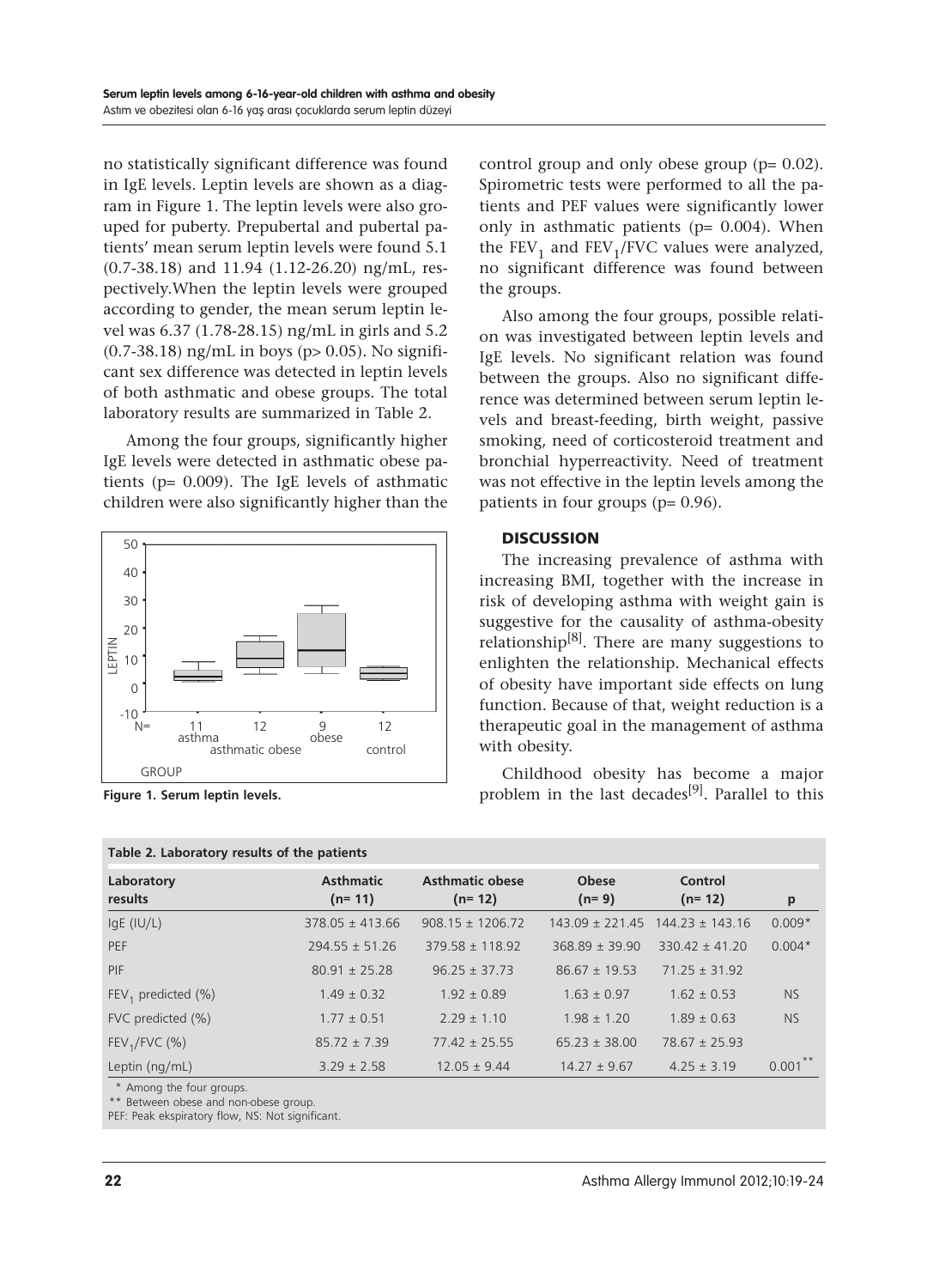problem, many researches focus on leptin and its effects on obesity. In our study, serum leptin levels were higher in obese children as expected. But this group's mean age was higher than non-obese group. Because of that, age factor could not be ruled out in this study.

Although studies about the relation between the serum leptin levels and asthma continues, more leptin is produced as body weight increases. Although there is evidence of both asthma and obesity appears because of inflammation and leptin affects asthma through T cells, macrophages, TNF-α, IL-6 and IL-12; still very little is known about the role of leptin in asthma $^{[10]}$ . But in our study, there were no significant difference between asthmatic and non-asthmatic patients' serum leptin levels, but serum IgE levels of asthmatic children were significantly higher compared to non-asthmatic children as expected ( $p= 0.018$ ).

In a study of Carroll et al., obese children with asthma admitted to intensive care unit with status asthmaticus required more intensive treatment and longer duration of therapy than children with normal weight $[11]$ . Also these children were more likely to have persistent asthma. Heuck and Wolthers stated that serum leptin levels are not affected by inhale budesonide with a dose of 800  $\mu$ g<sup>[12]</sup>. Thus in this study, no effect of treatment in the past twelve months was detected on serum leptin levels of children.

Serum leptin level is also affected by age and puberty. Garcia-Mayor et al. stated that leptin levels change according to pubertal changes<sup>[13]</sup>. In their study, also at any stage, leptin levels were lower in boys. Yılmaz et al. investigated serum leptin levels in children and although an increase was observed in both sexes with puberty, leptin levels were higher in girls with no statistically different BMI scores<sup>[14]</sup>. In our study, there was no significant difference in pubertal leptin levels between the two sexes.

Guler et al. have investigated the role of leptin in childhood asthma and found that asthmatic boys have higher levels of leptin $[15]$ . In

contrast to this study, we found that asthmatic girls have higher levels of leptin in the same age group, but no significance was present. And there was no difference in age between these two groups.

To determine the association of BMI with respiratory allergens and total or specific IgE levels, information was collected from 15.454 young adults in the European Community Respiratory Health Survey and no association was found between BMI and total or specific IgE levels<sup>[16]</sup>. In our study, no association was found between BMI and IgE levels, either.

Similarly to the study of Guler et al. there was no correlation between the serum leptin levels and the spirometric results<sup>[15]</sup>. In our study interestingly; there was a significant relation between PEF levels and serum leptin levels (p= 0.016, Z= 0.453) but no relation was found between leptin levels and  $FEV_1$ , FVC,  $FEV_1/FVC$ .

In conclusion, further studies with larger series are needed to evaluate the relation between PEF and leptin levels in asthma and obesity.

#### ACKNOWLEDGEMENTS

This research was supported by Astra Zeneca company. We also thank the families for their participitation.

#### *REFERENCES*

- *1. The International Study and Asthma and Allergies in Childhood (ISAAC) Steering Committee. Worldwide variations in the prevalance of asthma symptoms: the International Study of Asthma and Allergies in Childhood (ISAAC). Eur Respir J 1998;12:315-35.*
- *2. Huang SL, Shaio GM, Chou P. Association between body mass index and allergy in teenage girls in Taiwan. Clin Exp Allergy 1999;29:323-9.*
- *3. Gennuso J, Epstein LH, Paluch RA, Cerny F. The relationship between asthma and obesity in urban minority children and adolescents. Arch Pediatr Adolescent Med 1998;52:1197-200.*
- *4. Figueroa-Munoz JI, Chinn S, Rona RJ. Association between obesity and asthma in 4-11 year old children in the UK. Thorax 2001;56:133-7.*
- *5. Leung TF, Li CY, Lam CWK, Au CSS, Yung E, Chan IHS, et al. The relation between obesity and asthmatic*